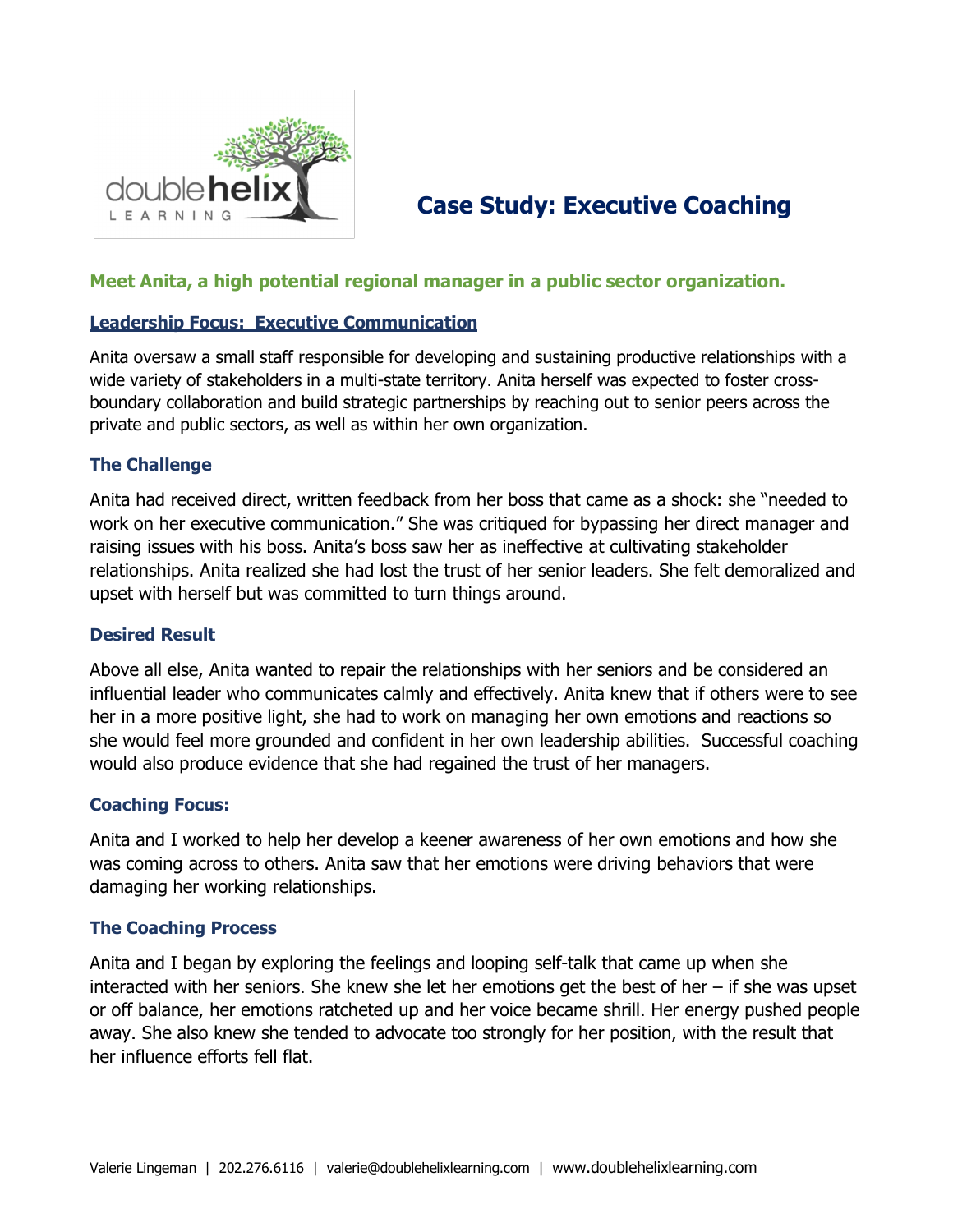Anita used focused journaling exercises to help her notice when she was getting spun up, listen to her inner dialogue, and reflect on how her mood impacted her leadership, relationships, and personal well-being. As a result, she recognized that when she became upset or pushed too hard, she made a number of negative assessments about others or about herself, and she wasn't at her best.

# **Choices**

We brainstormed several strategies Anita started using to help her manage her emotions:

- journaling and simple mindfulness exercises helped her rebalance her brain, body, and emotions. Using these techniques, Anita was able to shift from being reactive to being intentional about what she said – or didn't say.
- connecting our work to other domains of her life enabled her to see she was rushing through work and home life, even getting worked up in traffic on her commute home. She discovered that slowing down was key to her ability to manage her emotions.

Anita realized she could use her awareness of how to better manage her emotions and reactions to become much more effective in the office as well. She began:

- using mindful 1-minute transitions between meetings;
- setting intentions for what she wanted to accomplish in meetings;
- sketching out questions to ask her staff, bosses, and partners; and
- using two-column notetaking to help her become a better listener. She took notes on the substance of meetings on the right, and captured additional questions, impressions, and reminders that emerged during the meeting on the left.

# **Outcomes of Coaching**

Anita broke a habit of interrupting others. By listening and inquiring more, she learned more from conversations.

She connected better with her staff, gained confidence in their knowledge, and cut meeting times by half.

A sign of their increasing confidence in her leadership, Anita's managers gave her a leadership role in a regional reorganization. She mentored junior managers as they established strategic alliances with important partners.

Anita managed a complex personnel challenge that unfolded over several months with intention, compassion, rigor, and grace. Her superiors noticed and respected the skillful way she handled this difficult and emotionally challenging situation.

Anita continues to use the strategies she practiced during our coaching work as she prepares for a new, broader leadership role that will require skillful command of influence skills.